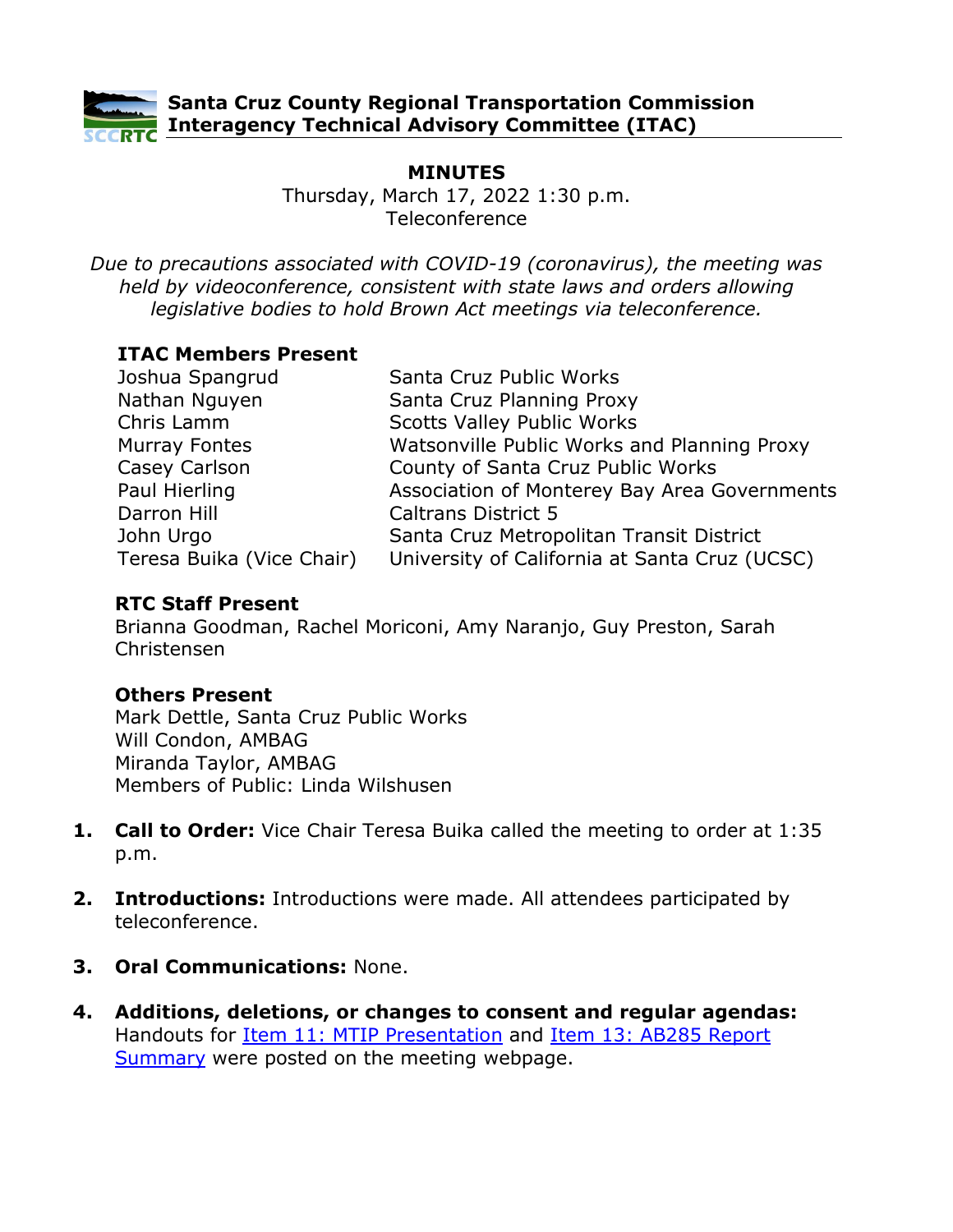# **CONSENT AGENDA**

- **5. Approved Minutes of the January 20, 2022 ITAC meeting**
- **6. Received notice: Caltrans Central Coast-Bay Area Interregional Strategic Corridor Meeting April 1, 2022**
- **7. Received notice: Caltrans Local Assistance Trainings**

*Committee members present unanimously approved a motion (Fontes/Spangrud) approving the consent agenda, with Carlson, Lamm, Spangrud, Nguyen, Fontes, Hierling, Buika, and Hill voting "yes" by roll call vote. (METRO staff was not present at time of vote)*

### **REGULAR AGENDA**

#### **8. Status of transportation projects, programs, studies, and planning documents**

ITAC members provided updates on projects, programs, studies and planning efforts.

Santa Cruz – Josh Spangrud reported that the Highway 1/9 intersection project is progressing. Nathan Nguyen reported that Phase 2 of Segment 7 of the Rail Trail project and the Chestnut Street paving and storm drain project are out to bid. For Murray Street Bridge, staff is still working on permits and right-of-way certification, but hope to go to bid this summer.

County of Santa Cruz – Casey Carlson reported that the County is still working on finishing the balance of 200 storm damage projects from 2017, with 2 ready to go now and projects at 35 locations going for board approval over next few months. Of 12 storm damage sites from 2021, 2 are out to bid, with other sites in design. The Soquel Multimodal Project is at 100% design, with right-of-way review anticipated to be completed in April, and plans to bid construction this summer. The Holohan/152 intersection project is scheduled for construction this summer. The final draft of the County's Active Transportation Plan is out for review. For the Soquel Dr. adaptive signal project, intersections currently in adaptive mode include:  $41<sup>st</sup>$ Ave/Soquel Drive, 41<sup>st</sup> Ave/Redwood Shopping Center, Soquel/Daubenbliss, Soquel/Porter-Main, and Soquel-San Jose/O'Neill. RRFB have been installed at 10 locations. The 2022 Measure D repaving project will start construction this summer. Environmental review of a Buena Vista Dr. project is delayed, moving construction to summer 2023. The San Andreas Road rehab STIP project is also scheduled for construction for summer 2023. The County is working to get its emergency routes project [Alba and Jamison Creek Roads] out to bid this summer. The County also won a \$5 million Clean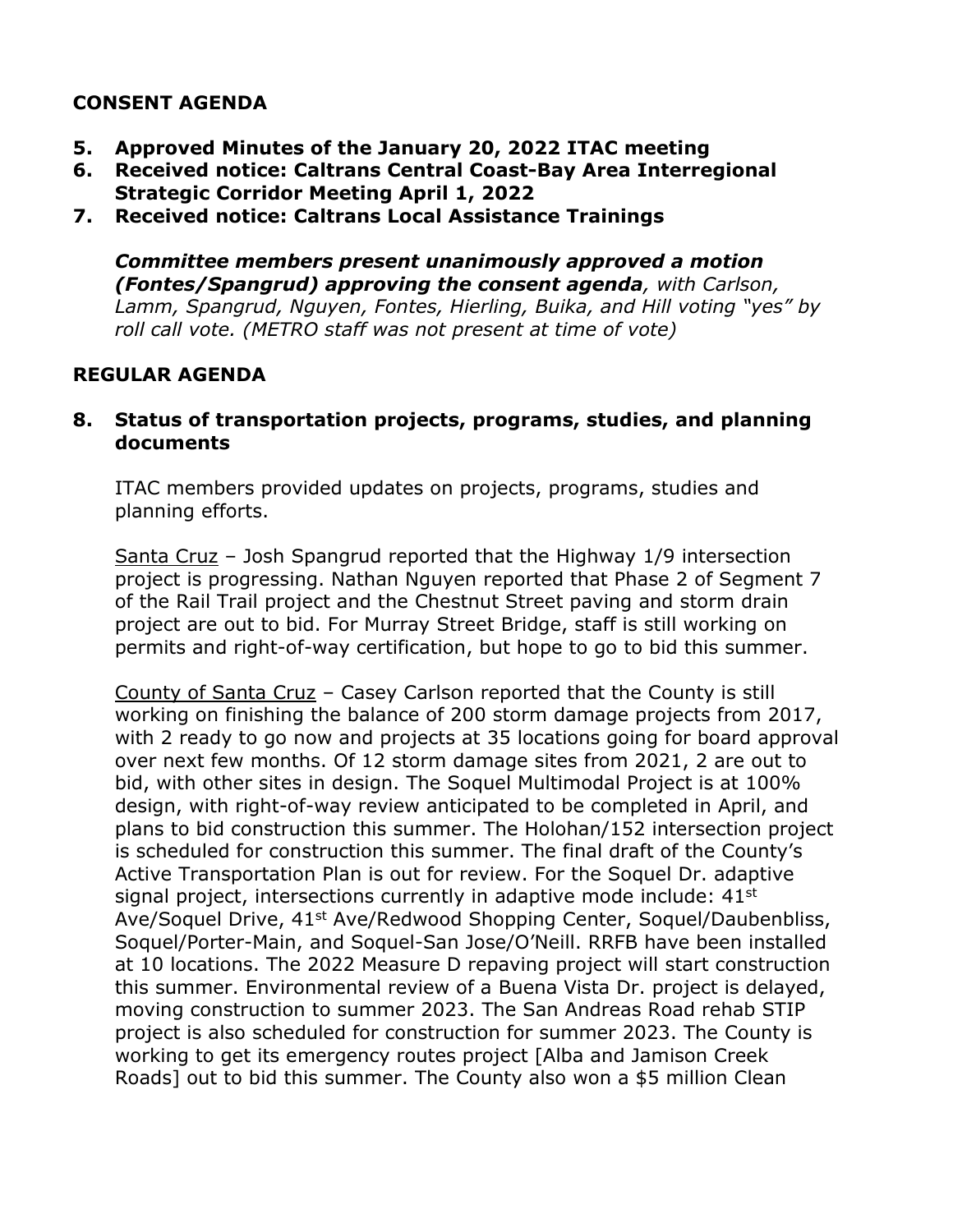California grant for its Green Valley path and is working on firming up local matching funds and getting it implemented quickly.

Watsonville Public Works - Murray Fontes reported that Watsonville is still waiting for delivery of lighting components for Lincoln Street pedestrian safety project. The Harkins Slough Road bicycle/pedestrian crossing over Highway 1, being implemented in partnership with Caltrans, is in design. The City plans to seek a STIP construction allocation for the Freedom Blvd Improvements project at the June California Transportation Commission (CTC) meeting.

Scotts Valley - Chris Lamm reported that Scotts Valley recently completed a geotechnical report on portions of Bean Creek Road, with design finishing up and the project scheduled to go to bid in May or June 2022.

AMBAG – Paul Hierling reported that AMBAG is the final review phase for the Metropolitan Transportation Plan/Sustainable Communities Strategy (MTP/SCS) and Environmental Impact Report (EIR), with adoption scheduled for June 2022.

City of Capitola – On behalf of Kailash Mozumder, Teresa Buika reported that Capitola is in the process of issuing a contract for the 2022 Measure D resurfacing project, in collaboration with the County of Santa Cruz. Constructions is scheduled to begin in June. The first phase of the City's 2021 Road Repairs project addressing base repairs and drainage issues was completed last month. The City will be bringing the long-awaited Clares Street project to the community, with project advertisement planned for Spring and construction this Summer. Kailash appreciated the Elderly and Disabled Transportation Advisory Committee (E&D TAC) and Bike Committee for their helpful input on the final Clares St. project design. The City is updating its Pavement Management Plan and should it completed and an updated Measure D 5-year Plan by the end of the summer.

UCSC – Teresa Buika reported on the regional bike share project, with the contract still under negotiation and launch timing dependent in part on the supply chain/availability of equipment.

# **9. Election of new ITAC Vice Chair**

Teresa Buika reported that she has taken a new job at UCSC, will no longer be working at TAPS, and is resigning as ITAC Vice Chair after this meeting. **The Committee unanimously approved a motion (Fontes/Spangrud) electing Chris Lamm, City of Scotts Valley to serve out the remainder of the term through March 2023,** *with Carlson, Lamm, Spangrud, Nguyen, Fontes, Hierling, Buika, and Hill voting "yes" by roll call vote.*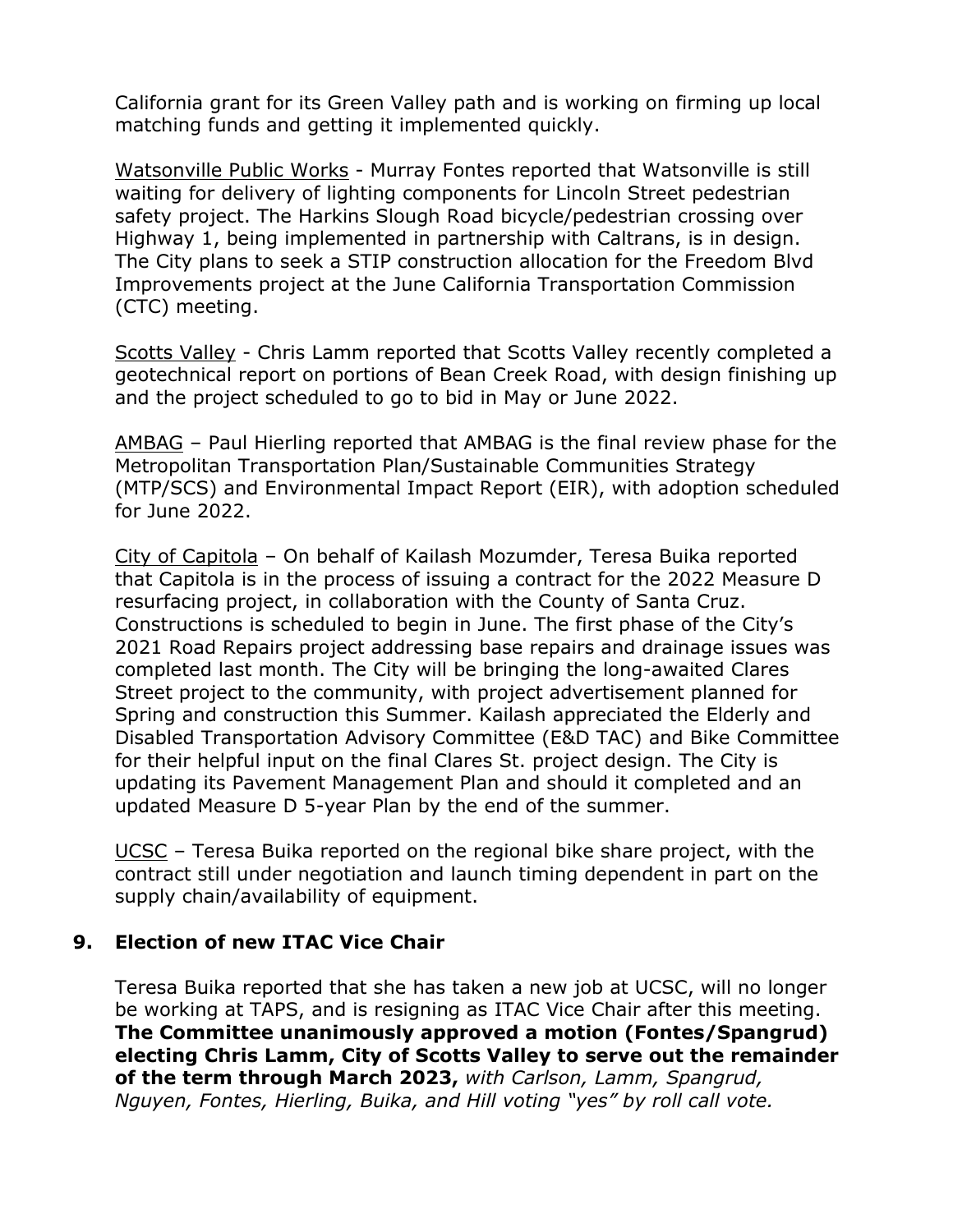*(METRO staff was not present at time of vote)*. Kailsah Mozumder remains the Chair.

### **10. Caltrans Asset Management and State Highway Operation and Protection Program (SHOPP) Updates**

Darron Hill presented an overview of the Caltrans Asset Management and 10-Year State Highway Operation and Protection Program (SHOPP) fix-itfirst maintenance plan. Currently there are over \$381 million in projects planned in Santa Cruz County. He highlighted projects programmed in the 2022 SHOPP that will be ready to list for construction in the next four years. Most of the Project Initiation Documents (PID) for those projects were prepared in 2019 based on the State Highway System Asset Management Plan, which sets statewide targets for safety, maintenance, and other goals. Then Districts are given targets for 32 objectives and a budget to identify priorities. PIDs for the 2024 SHOPP are currently under development for projects expected to be delivered in FY 26/27-27/28. He highlighted four planned projects in Santa Cruz County, including drainage projects for longtoed salamander and fish passage, as well as safety projects and a sixteen lane mile capital maintenance (Cap-M) and complete streets project in Watsonville. It will be one of District 5's largest complete streets projects. Caltrans has also started identifying candidates for the 2026 SHOPP. He **urged agencies to review planned projects and provide comment early,** in order to ensure comments can be integrated into projects.

#### *John Urgo, Sarah Christensen and Guy Preston joined the meeting at approximately 2:00pm.*

He also reported that Caltrans is still working on how to implement the new Caltrans Complete Streets Directive. He noted that additional budget was not included with the directive and they might have to make cuts to other projects and seek funding from partners. Caltrans will work to connect its facilities with local facilities and will prioritize and integrate complete streets in phases over time, as appropriate and feasible. Caltrans is still looking at how any new complete streets elements will be maintained. The CAT Plan (Active Transportation Plan) goals and metrics are being used to identify priorities. Caltrans will look at where complete street elements can be integrated into planned paving, bridge, and other projects. District 5 project managers will reach out during development of PIDs for input on the scope. **Agencies should provide information about planned bicycle and pedestrian facilities in the area of Caltrans SHOPP projects.** District 5 has a Complete Streets Advisory Committee that will be helping refine priorities; over 300 locations have been identified. A Transportation Planning Scoping Information Sheet and Complete Streets Vision document are being used to identify, evaluate, and get local agency agreement on potential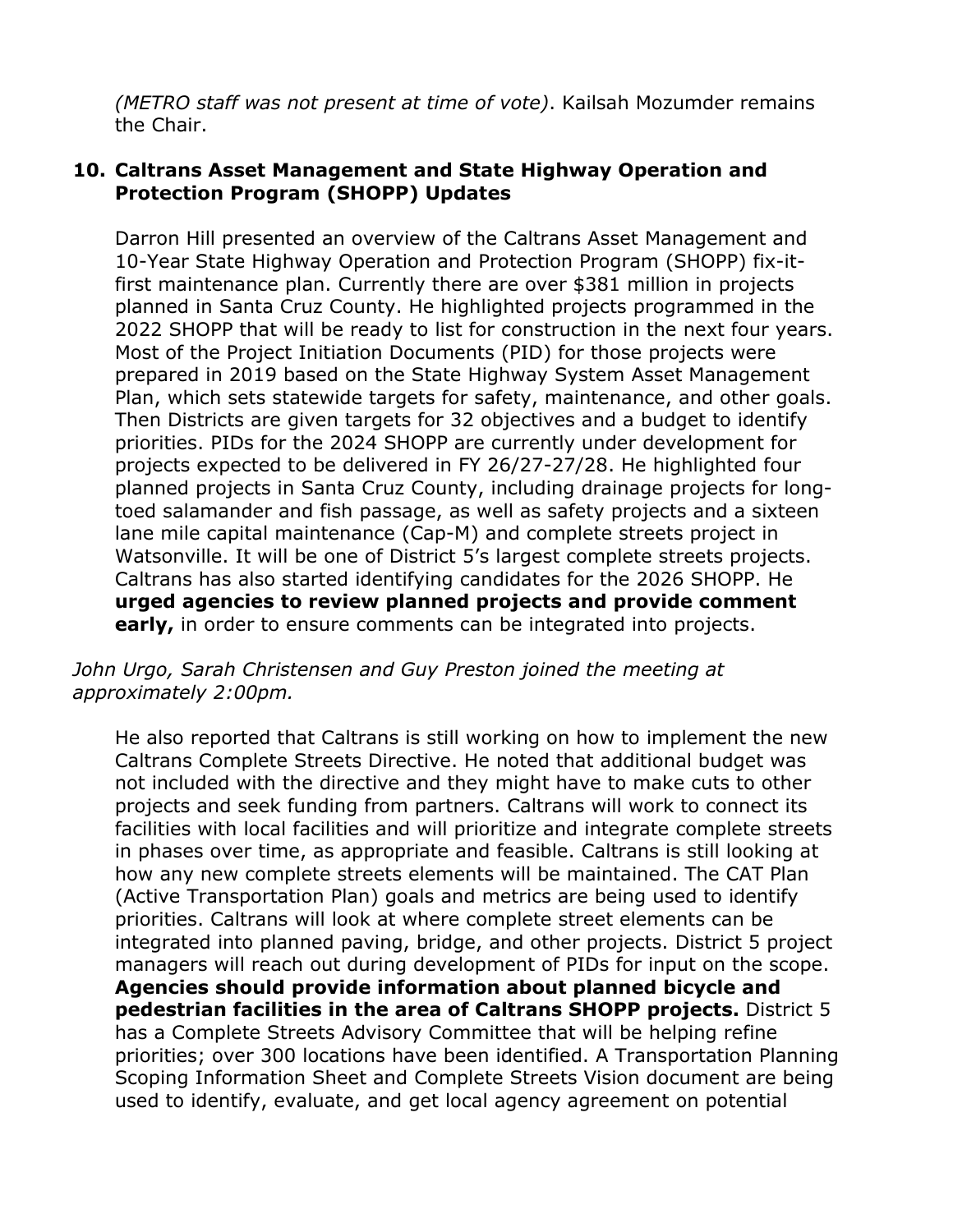complete streets elements. He emphasized that could take many many years to implement.

In response to questions, Darron Hill confirmed that the Complete Streets policy applies to the planned Mission Street repaving project, but that there are budget constraints and parallel routes should also being considered. Murray Fontes appreciated the work that Gus Alfaro had done to advocate for complete street projects in Watsonville and requested additional information on who to contact. Rachel Moriconi reported that Orchid Monroy is serving as the interim planner for Santa Cruz County.

# **11. Metropolitan Transportation Improvement Program (MTIP) Update**

Will Condon, AMBAG, provided an overview of the Metropolitan Transportation Improvement Program (MTIP) and the schedule for the 2023-2026 MTIP. He noted federally-funded and regionally-significant projects are required to be included in the MTIP. Project must be included in the Regional Transportation Plan (RTP) and projects are required to address performance targets, including air quality, system performance, and system preservation. He also noted that formal amendments can take around two months, so **agencies should regularly review and ensure project scope, schedule, and cost information is accurately reported in the MTIP. Agencies should submit updates for the 2023-2026 MTIP by May 20.** 

### **12. 2022 Coordinated Public Transit-Human Services Transportation Plan Development Process**

Miranda Taylor, AMBAG, provided an overview of and update on the development plan of the 2022 Coordinated Public Transit-Human Services Transportation Plan (Coordinated Plan) for the Monterey Bay Area (Santa Cruz, Monterey, and San Benito Counties). The plan is required by federal legislation and needs to be used for grant applications for federal transit funds for elderly, persons with disabilities, and low income individuals (FTA5310). The plan assesses transportation needs, gaps in services, and identifies strategies to address needs and priority projects to implement specific strategies. She reported that AMBAG will be soliciting input from local agencies and the public, in coordination with development of the RTC's annual Unmet Transit Needs list.

### **13. Legislative updates**

Rachel Moriconi reported that the RTC submitted comments to the Governor regarding state budget proposals. She noted that the federal appropriations bill was finally approved and that increases are expected for the Highway